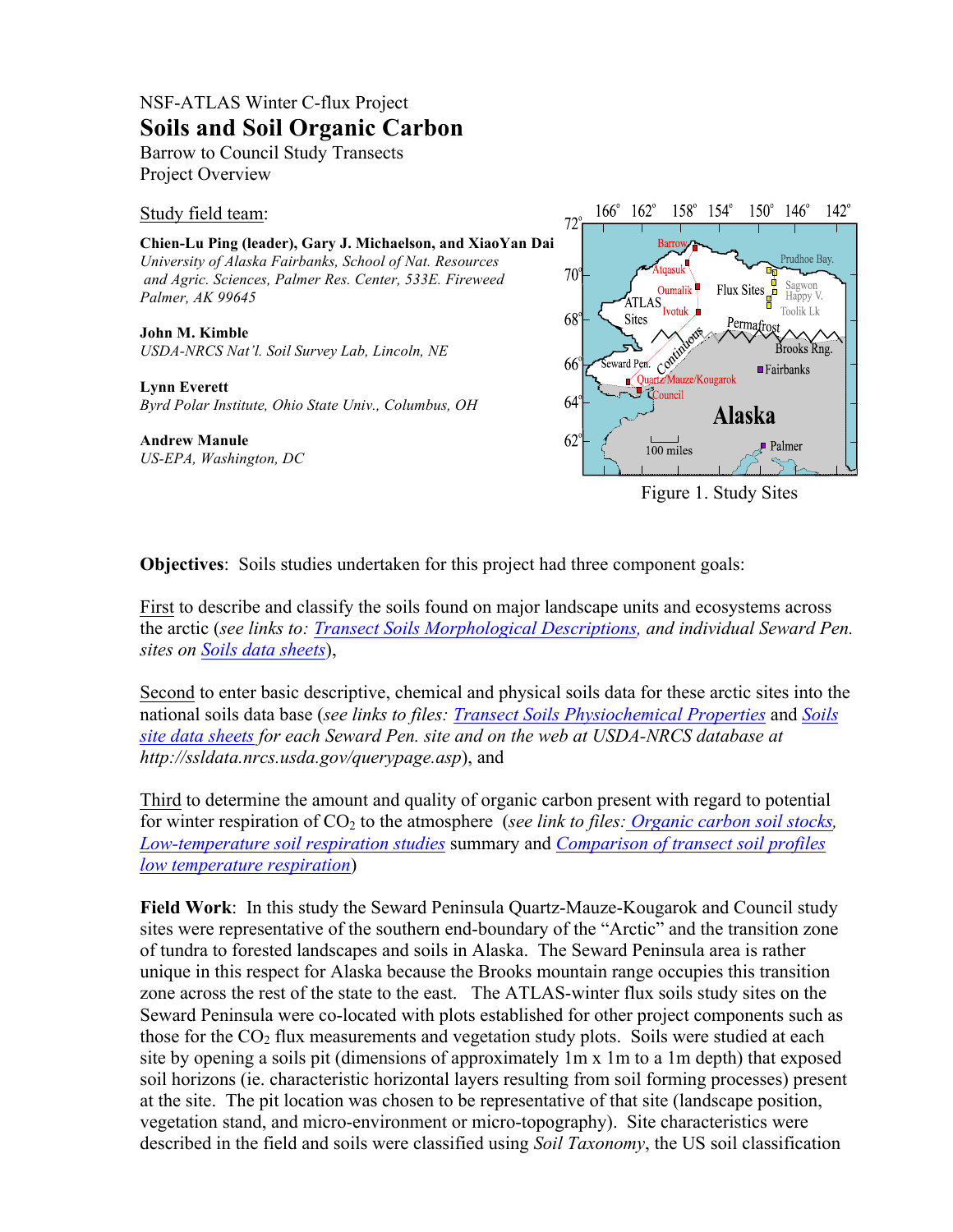system (*see links to: Soils site data sheets* and *Transect Soils Morphological Descriptions*). Samples were collected from each soil horizon for lab determination of chemical and physical properties with separate parallel samples collected for analysis of low-temperature soil biological activity. Samples taken for determination of biological activity were kept frozen. Samples were brought back to the University of Alaska Fairbanks soils laboratory in Palmer, Alaska with subsamples sent to the USDA-NRCS National Soil Survey Laboratory in Lincoln, NE (*for soil physiochemical data see links to files: Soils site data sheets for each site, Transect Soils Physiochemical Properties for all Arctic sites, and on the web USDA-NRCS database at http://ssldata.nrcs.usda.gov/querypage.asp*). Soil biological CO<sub>2</sub> respiration studies were carried out at the Palmer laboratory using the frozen-preserved samples to determine the relative rates of respiration of different soils in the frozen vs unfrozen state and to relate the rates of respiration to soil organic carbon amounts and forms in the soils (*see link to file: Lowtemperature soil respiration studies, or for a more comprehensive discussion of results see: Michaelson, G.J. and C.L. Ping. Soil organic carbon and CO<sub>2</sub> respiration at subzero temperature in soils of Arctic Alaska, J. of Geophy. Res. 108(D2), 8164, doi:10.1029/2001JD000920, 2003*). Soil organic carbon stocks (OC) were calculated for each site based on field horizon observations and lab soil OC analysis results (*see link to file: Organic carbon soil stocks*). All site soil profiles under the different vegetation types across the Arctic transect were compared for their relative low-temperature respiration potential (*see link to Comparison of transect soil profiles low temperature respiration*).

**Seward Peninsula Study Sites Sampled:**

**Quartz Crk./Mauze Crk./Kougarok R. (Site Name,** *Soil Classification, Location***)**

**Moist Acidic Tundra,** *Coarse-loamy, mixed, superactive, subgelic, Ruptic-Histic Aquiturbel (65<sup>o</sup> 27.126' N, 164o 37.709'W,Mauze Crk.)*

**Lichen Stripe-Stripe Area,** *Coarse-loamy, mixed, active, subgelic Typic Aquiturbel (Walker veg. plot Mauze Crk.)*

**Inter-Stripe shrub,** *Loamy-skeletal, mixed, active, subgelic, Aquic Haplorthel (Walker veg. plot Mauze Crk.)*

**Tall Shrub Site,** *Loamy-skeletal, mixed, active, frigid Typic Cryaquept (65<sup>o</sup> 27' 14.41" N, 164o 37' 54.72" W, Mauze Crk.)*

**Moist Acidic Tundra,** *Fine-silty, mixed, superactive, subgelic, Ruptic-Histic Aquiturbel(Hinzman Tower Kougarok R/Quartz Crk.)*

**Council (Site Name,** *Soil Classification, Location***)**

**Tundra Site, Moist Acidic Tundra,** *Loamy, mixed, dysic, subgelic Fluvaquentic Hemistel (64° 50' 32.6" N.; 163° 41' 39.2" W)*

**Open-Shrub Site,** *Loamy-skeletal, mixed, active, frigid Histic Cryaquept, (64° 53' 29" N, 163° 38' 57.6" W)*

**Shrub Site,** *Loamy-skeletal, mixed, superactive, frigid Lithic Eutrocryept ( 64° 56' 09" N, 163° 44' 14.6" W)*

**Open Woodland Site,** *Coarse-silty, mixed, superactive, frigid, Typic Eutrocryept (64° 53' 59" N., 163° 40' 01" W.)*

**Forest Site,** *Coarse-loamy, mixed, superactive, frigid Andic Eutrocryept, (64° 54' 27" N., 163° 40' 24.5" W.)*

**Barren Nonacidic Site**, *Loamy-skeletal, mixed, superactive, calcareous, frigid Lithic Cryorthent (64<sup>o</sup> 43.556' N., 163o 56.688' W.)*

**Barren Acidic Site***, Loamy-skeletal, mixed, superactive, subgelic Aquic Dystocyept (64<sup>o</sup> 43.560' N, 163o 56.311' W)*